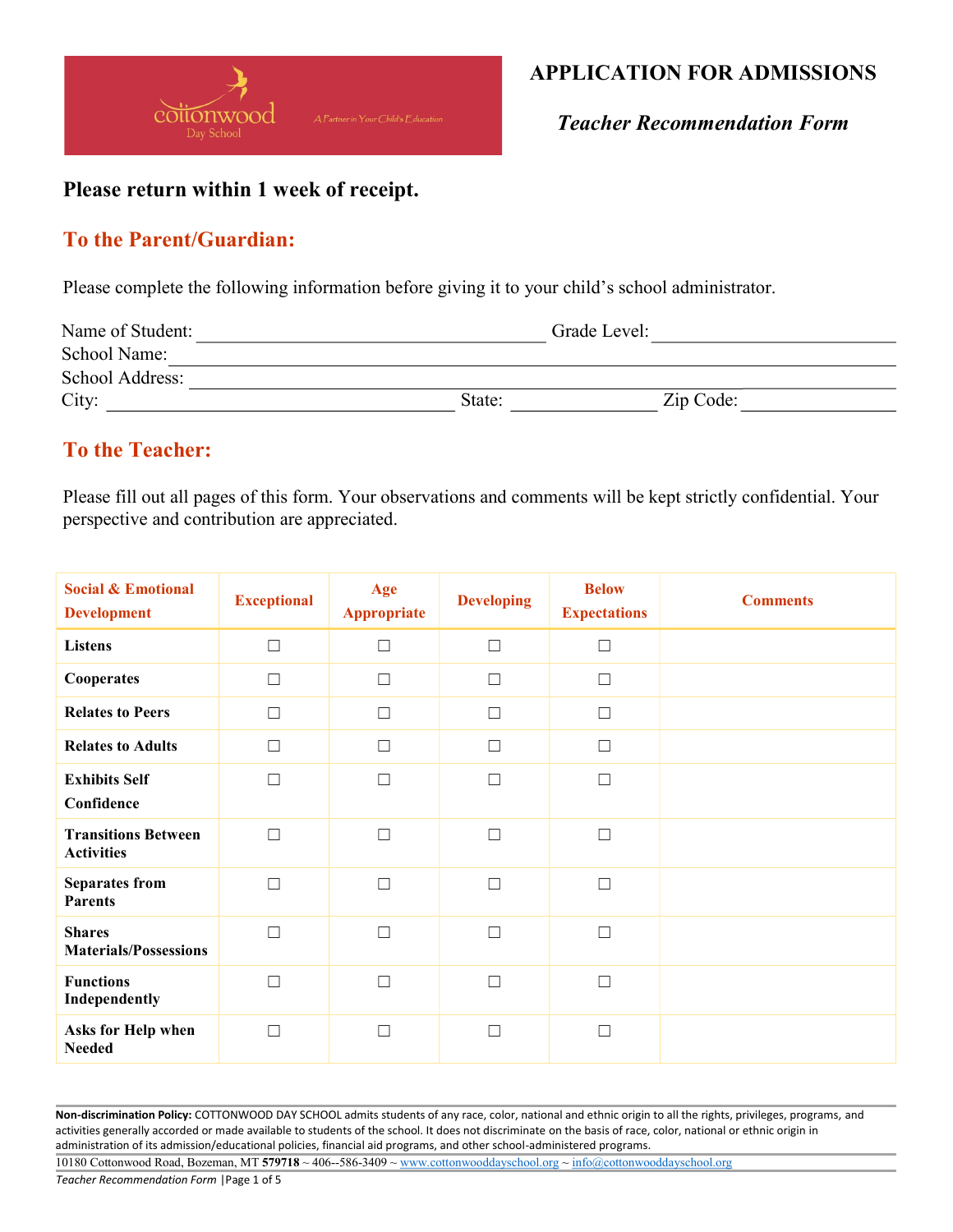

#### Teacher Recommendation Form

| <b>Social &amp; Emotional Development</b>          | <b>Comments</b>           |                               |                                                            |                        |  |
|----------------------------------------------------|---------------------------|-------------------------------|------------------------------------------------------------|------------------------|--|
| <b>Attention</b>                                   | Short                     | $\Box$ Typical                | Extensive<br>$\Box$                                        |                        |  |
| <b>Effort</b>                                      | Limited                   | Sporadic<br>$\Box$            | Consistent<br>$\Box$                                       |                        |  |
| <b>Time</b><br>Management                          | Poor<br>$\Box$            | Satisfactory<br>□             | $\Box$ Excellent                                           |                        |  |
| <b>Shows Initiative</b>                            | $\Box$ Rarely             | Occasionally<br>$\Box$        | $\Box$ Consistently                                        |                        |  |
| <b>Self Confidence</b>                             | $\Box$ Low                | Developing<br>⊔               | $\Box$ Positive                                            |                        |  |
| <b>Relates to Peers</b>                            | $\Box$ Poorly             | Occasional<br>П<br>challenges | $\Box$ Relates Well; resolves<br>challenges constructively |                        |  |
| <b>Stability</b>                                   | Easily<br>ப<br>frustrated | $\Box$ Usually<br>stable      | Consistently stable<br>□                                   |                        |  |
| <b>Flexibility</b>                                 | Limited                   | $\Box$ Sporadic               | Consistent<br>$\Box$                                       |                        |  |
| <b>Emotional</b><br><b>Regulation</b>              | $\Box$ Poor               | Satisfactory<br>$\Box$        | $\Box$ Excellent                                           |                        |  |
| <b>Follows</b><br><b>Classroom</b><br><b>Rules</b> | Seldom                    | Sometimes<br>$\Box$           | Usually<br>$\Box$                                          | Consistently<br>$\Box$ |  |
| <b>Seeks Help</b><br>when Needed                   | Seldom                    | Sometimes<br>□                | Usually<br>$\Box$                                          | Consistently<br>$\Box$ |  |
| <b>Functions</b><br>Independently                  | Seldom                    | Sometimes<br>$\Box$           | Usually<br>$\Box$                                          | Consistently<br>⊔      |  |

Please describe sensory sensitivities and needs of the student:

Non-discrimination Policy: COTTONWOOD DAY SCHOOL admits students of any race, color, national and ethnic origin to all the rights, privileges, programs, and activities generally accorded or made available to students of the school. It does not discriminate on the basis of race, color, national or ethnic origin in administration of its admission/educational policies, financial aid programs, and other school-administered programs.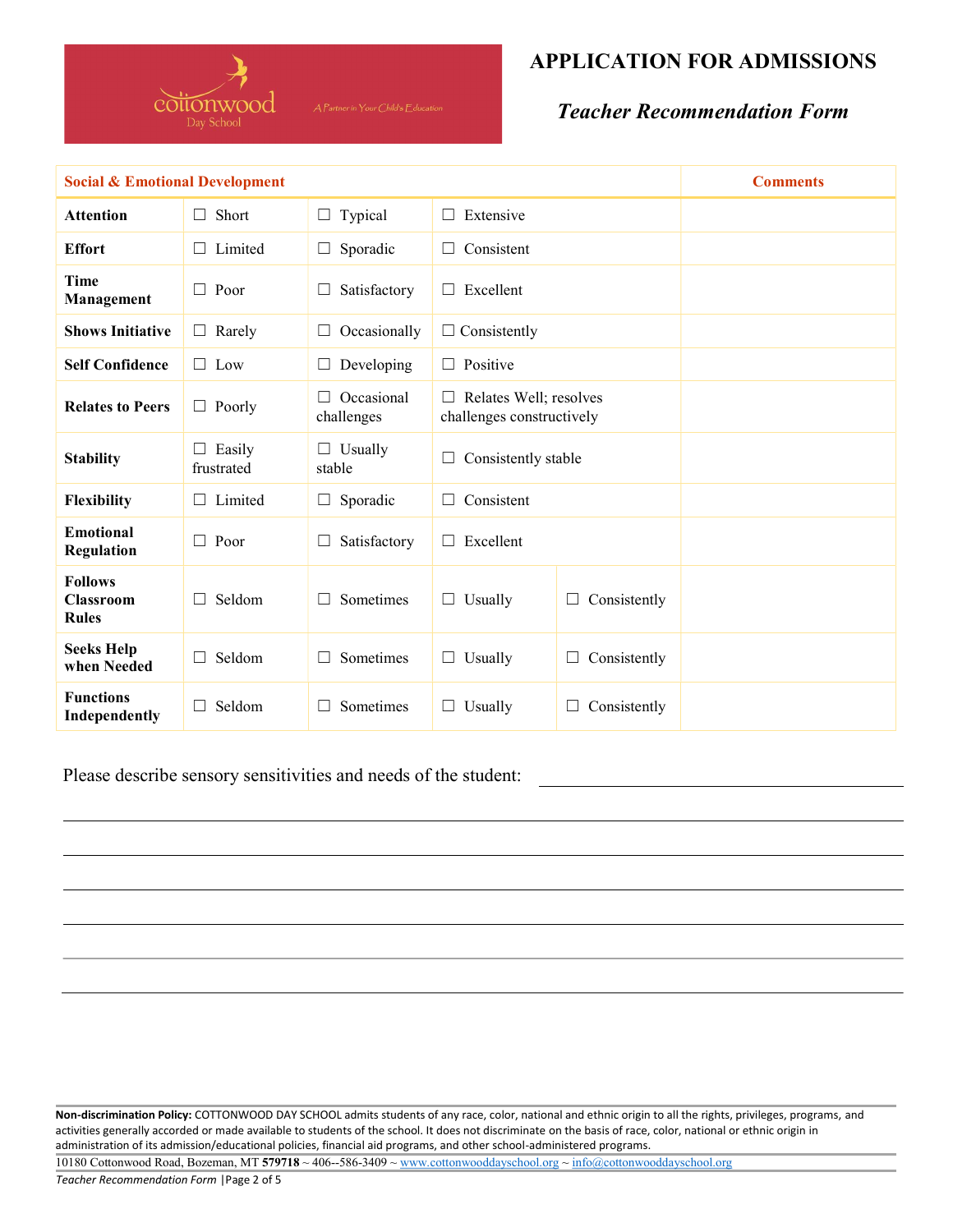

## Teacher Recommendation Form

| <b>Physical</b><br><b>Development</b>     | <b>Exceptional</b> | Age<br>Appropriate | <b>Developing</b> | <b>Below</b><br><b>Expectations</b> | <b>Comments</b> |
|-------------------------------------------|--------------------|--------------------|-------------------|-------------------------------------|-----------------|
| <b>Fine Motor</b>                         |                    |                    |                   |                                     |                 |
| <b>Gross Motor</b>                        |                    |                    |                   |                                     |                 |
| <b>Right/Left Handedness established?</b> |                    | $\Box$ Yes         | $\square$ No      |                                     |                 |

| <b>Cognitive</b><br><b>Development</b>      | <b>Above Grade</b><br><b>Level</b> | <b>At Grade</b><br><b>Level</b> | <b>Needs</b><br><b>Further</b><br><b>Development</b> | <b>Below Grade</b><br><b>Level</b> | <b>Comments</b> |
|---------------------------------------------|------------------------------------|---------------------------------|------------------------------------------------------|------------------------------------|-----------------|
| <b>Expresses ideas orally</b>               | $\Box$                             | П                               | $\Box$                                               | г                                  |                 |
| <b>Articulates clearly</b>                  | П                                  | П                               | П                                                    | Г                                  |                 |
| <b>Sustain attention in</b><br>large groups | П                                  | $\mathcal{A}$                   | $\Box$                                               | Г                                  |                 |
| <b>Grasps</b> concepts                      | П                                  | П                               | П                                                    | $\Box$                             |                 |
| <b>Recalls details</b>                      | П                                  | П                               | П                                                    | Г                                  |                 |
| <b>Demonstrates interest</b><br>in learning | П                                  | $\mathcal{A}$                   | $\Box$                                               | Г                                  |                 |
| Math<br>skills/computation                  | П                                  | П                               | П                                                    | Г                                  |                 |
| <b>Math sills/concepts</b>                  | П                                  | П                               | $\Box$                                               | П                                  |                 |
| <b>Mastery of basic</b><br>math facts       | П                                  | ┌┐                              | П                                                    | Г                                  |                 |

List as many adjectives as you can that describe this child's strengths:

List as many adjectives as you can that describe this child's areas that need development:

Non-discrimination Policy: COTTONWOOD DAY SCHOOL admits students of any race, color, national and ethnic origin to all the rights, privileges, programs, and activities generally accorded or made available to students of the school. It does not discriminate on the basis of race, color, national or ethnic origin in administration of its admission/educational policies, financial aid programs, and other school-administered programs.

10180 Cottonwood Road, Bozeman, MT 579718 ~ 406-‐586-3409 ~ www.cottonwooddayschool.org ~ info@cottonwooddayschool.org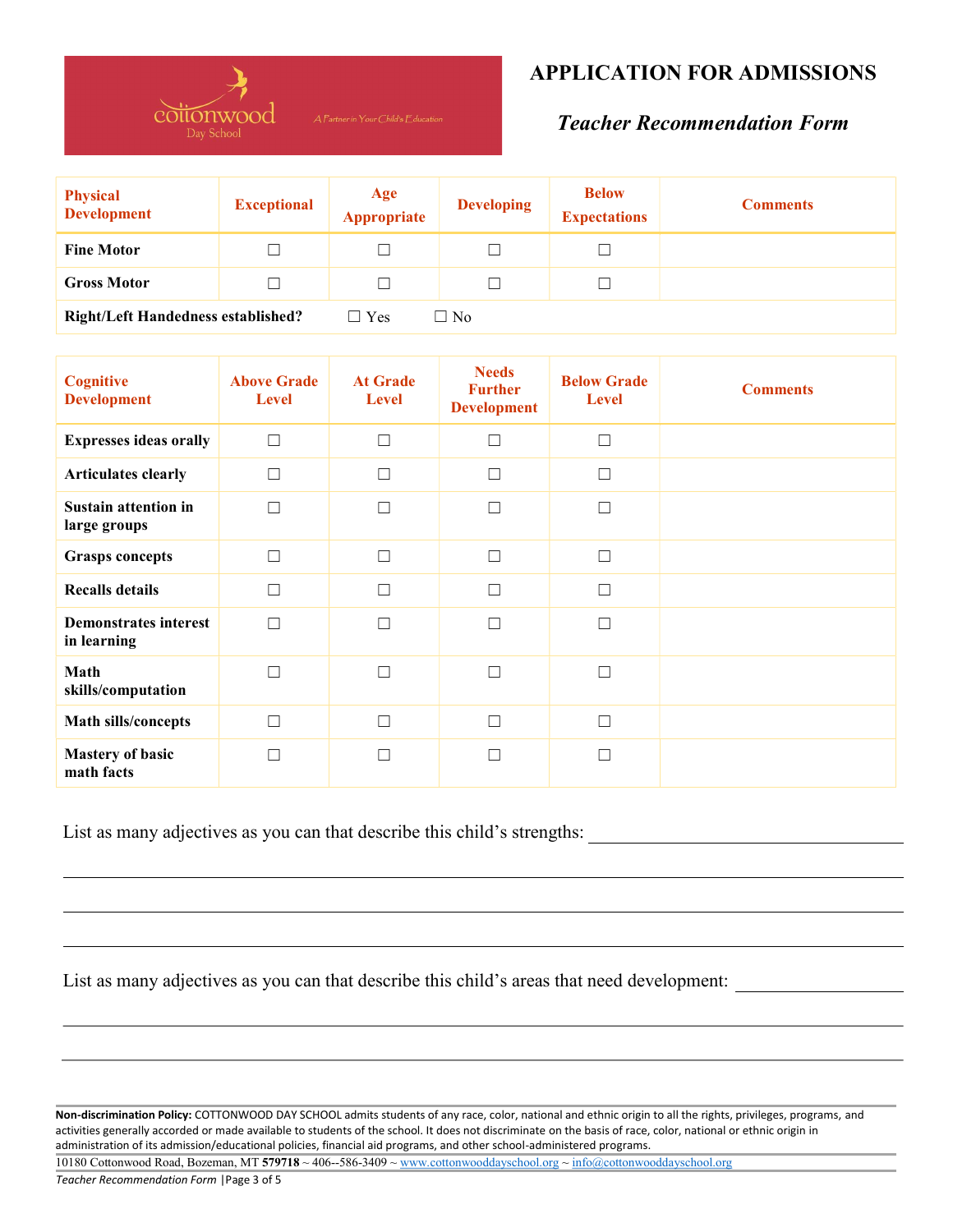

## Teacher Recommendation Form

| <b>Social Behavioral</b><br><b>Development</b>                        | <b>Never</b> | <b>Sometimes</b> | <b>Always</b> | <b>Comments</b> |
|-----------------------------------------------------------------------|--------------|------------------|---------------|-----------------|
| <b>Arguing</b>                                                        | П            | П                |               |                 |
| <b>Cooperation with peers</b>                                         |              | $\Box$           |               |                 |
| <b>Temper outbursts</b>                                               |              | П                |               |                 |
| <b>Disruptive behavior</b>                                            |              | П                |               |                 |
| Polite and socially<br>appropriate towards<br>responses toward others |              | П                |               |                 |
| <b>Impulsiveness</b>                                                  |              | П                |               |                 |

| <b>Academic Behavior</b>                   | <b>Never</b> | <b>Sometimes</b> | <b>Always</b> | <b>Comments</b> |
|--------------------------------------------|--------------|------------------|---------------|-----------------|
| Interest in academic<br>topics             |              | ┑                |               |                 |
| <b>Preparedness for</b><br>instruction     |              | ┑                |               |                 |
| <b>Production of acceptable</b><br>work    |              | ┑                |               |                 |
| <b>Difficulty working</b><br>independently |              | □                |               |                 |
| <b>Distractedness</b>                      |              | □                |               |                 |
| Academic engagement                        |              | ┑                |               |                 |

| <b>Emotional Behavior</b>                     | <b>Never</b> | <b>Sometimes</b> | <b>Always</b> | <b>Comments</b> |
|-----------------------------------------------|--------------|------------------|---------------|-----------------|
| <b>Adaptable to change</b>                    |              | П                |               |                 |
| <b>Positive attitude</b>                      |              | ┑                |               |                 |
| <b>Worry</b>                                  |              | $\blacksquare$   |               |                 |
| <b>Difficulty rebounding</b><br>from setbacks |              | ┑                |               |                 |
| Withdrawal                                    |              |                  |               |                 |

Non-discrimination Policy: COTTONWOOD DAY SCHOOL admits students of any race, color, national and ethnic origin to all the rights, privileges, programs, and activities generally accorded or made available to students of the school. It does not discriminate on the basis of race, color, national or ethnic origin in administration of its admission/educational policies, financial aid programs, and other school-administered programs.

10180 Cottonwood Road, Bozeman, MT 579718 ~ 406-‐586-3409 ~ www.cottonwooddayschool.org ~ info@cottonwooddayschool.org